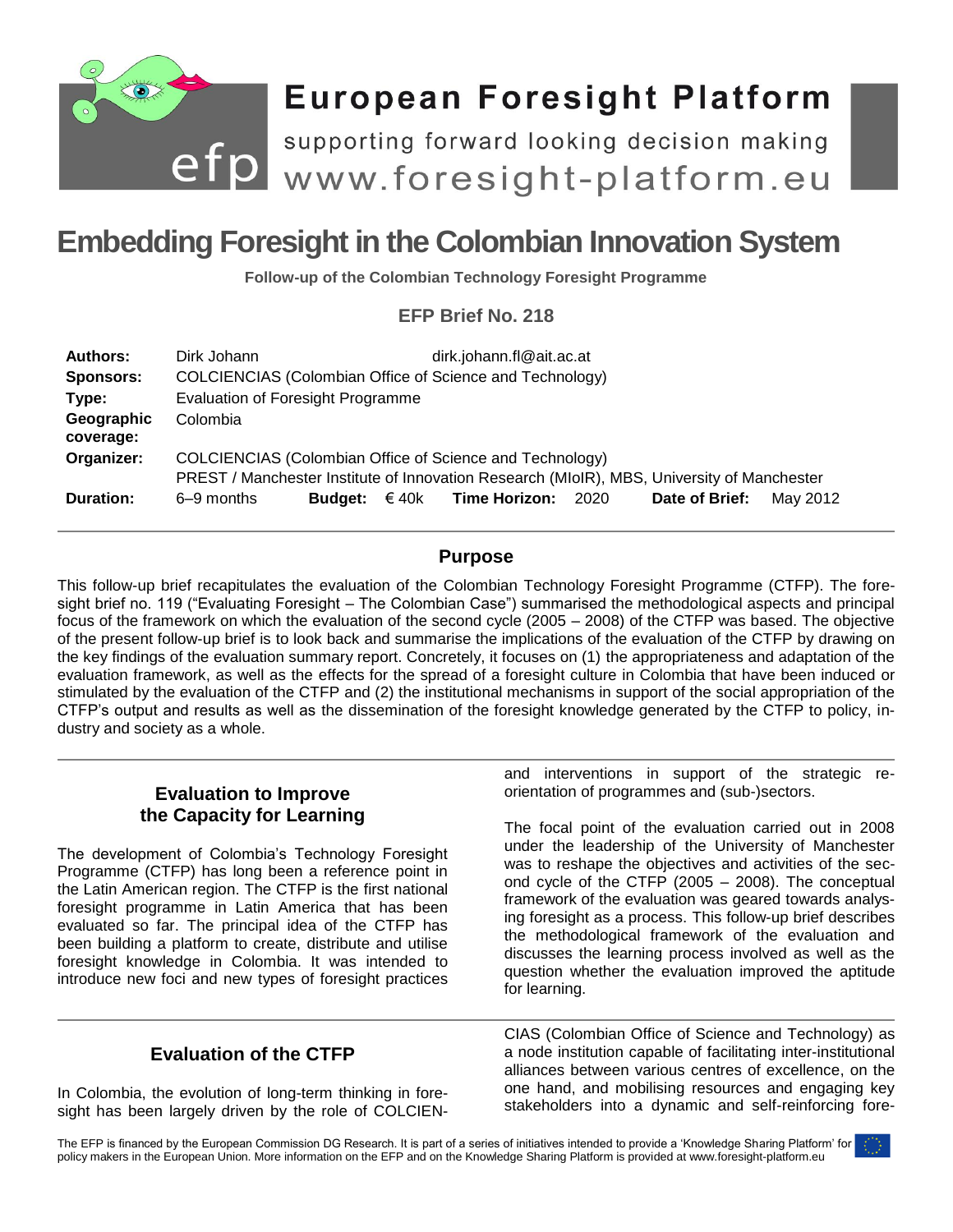sight learning process, on the other. Part and parcel of this learning process has been the comprehensive evaluation of the second cycle of the CTFP, which was geared towards identifying and supporting strategic sectors during the period between 2005 and 2008. Commissioned by COLCIENCIAS, the overall aim of the evaluation was to increase the CTFP's capacity to shape and inform policy processes and actors.

#### **Methodological Approach and Phases of the Evaluation Process**

The evaluation of the CTFP was based on a methodological framework composed of a mix of seven diverse methods and activities that have been listed and described in some detail in the original foresight brief: (1) documentary analysis, (2) logic chart and indicators, (3) surveys, (4) interviews, (5) case studies, (6) benchmarking and (7) evaluation forum.

The evaluation process was divided in four phases:

*Phase 1: Scoping* – This phase had the principal objective to understand the main rationale of the evaluation process in order to design a coherent research process. The evaluation report states, "In addition to the traditional objectives of a Foresight programme evaluation (i.e. assessment of the impacts of the programme and

#### **Lessons Learned**

The focus of the evaluation was on assessing what effects the second cycle had on policy and programme development. In particular, the impact of the CTFP on the design and of research policies was to be assessed as well as the effects of the CTFP on the promotion of national skills and the establishment of a national foresight culture in Colombia. In this sense, the evaluation was an important step towards synthesising the lessons derived from the national foresight exercise in terms of impact on skills, enhancement of capacities for strategic decision-making processes and policy design.

#### **Key Findings of the CTFP Evaluation**

The final report summarised the key findings of the report as follows:

(1) Regarding the overall *objectives*, the evaluation report states that the "CTFP objectives have been appropriate and successfully achieved. The programme has contributed to the creation of development visions and strategies for moving towards a knowledge-based society" through horizon-scanning and the building of foresight capacities in key sectors.

(2) As regards the *value for money*, the evaluation concluded that the CTFP achieved "a paradigm shift" by greatly contributing to the creation of a shared vithe projects; assessment of the cost-effectiveness of the programme, and evaluation of the way in which Foresight is run in Colombia), COLCIENCIAS and SECAB [*Secretaria Ejecutiva del Convenio Andres Bello*] were particularly interested in *identifying lessons and recommendations* for the improvement of Foresight and horizon-scanning activities in the country."

**Phase 2: Understanding** – This phase of the evaluation process was based on the collection of tacit and codified knowledge about the CTFP. "Tacit knowledge was collected through individual and group interviews with key stakeholders in COLCIENCIAS, other sponsors (e.g. ministries) and main stakeholders [...]. Codified knowledge involved the compilation of major codified products (e.g. interim and final reports, books, journal publications and other important documents, such as individual project budgets and description of the programme's expenses)."

*Phase 3: Evaluating* – This phase was based on a benchmarking of the CTFP against practices in other countries. The main objective here was to learn from other international best practices in establishing a national foresight initiative. The lessons shared from other countries included the UK, Malta, Russia, Spain and Hungary.

**Phase 4: Learning** – This phase involved conducting further analysis and preparing the final evaluation report.

sion for "the productive transformation of Colombia into a knowledge-economy". Furthermore, the evaluation states that the CTFP has begun to pay off since a diverse set of stakeholders have already adopted the vision brought forward by the CTFP in formulating their long-term objectives.

(3) Regarding the *organisational structure* of the CTFP, the evaluation observed that the institutional anchoring of the technical and decision-making groups in COLCIENCIAS during the second cycle notably "increased the CTFP's capacity to shape and inform policy processes and actors. However, these changes also made the programme appear to be more of a COL-CIENCIAS instrument than a national programme."

(4) With respect to the *approaches and mix of methods*, the evaluation highlighted that "one original and effective feature of CTFP has been the combination of thee conceptual and methodological approaches: Foresight, horizon scanning and productive chain."

(5) Regarding *implementation and aftercare* of the second cycle, the evaluation stressed the need for an aftercare strategy in the Colombian foresight programme. If the key support institutions of the programme "were to consider implementing such a strategy, this would probably increase the ability of Foresight to inform policy and shape research priorities. At the same time, it would also allow sufficient time for new networks to exploit the momentum created and consolidate institutional alliances."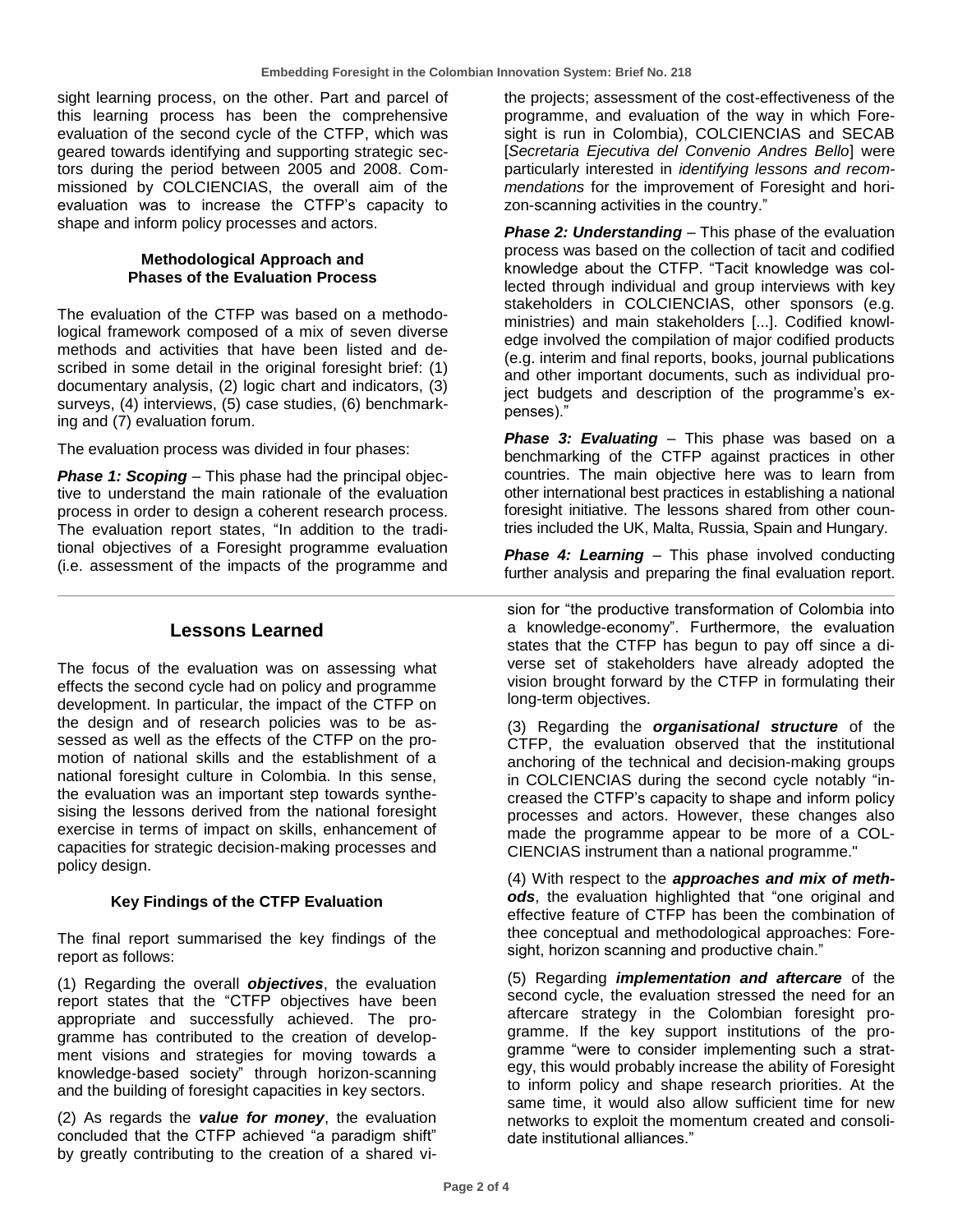(6) With regard to the CTFP's contribution to the *spread of a foresight culture* in Colombia, the evaluation states: "Some stakeholders still see foresight as being exclusively expert-oriented." Therefore, it was recommended "that the general public be encouraged to participate in projects and training courses. This would probably require alliances with the private and productive sectors, in order to increase the financial and implementation feasibility of large-scale courses and projects."

(7) Concerning the *presence and visibility* of the CTFP, the evaluation states that "while CTFP stands up well alongside programmes conducted elsewhere, it has limited visibility in the international academic and professional literature." A clear implication derived from this is "that all major reports should be [...] made available on the internet, and more widely disseminated through, for example, conference presentations and articles in relevant publications."

(8) With regard to the *impacts related to science, technology and innovation (STI)*, the evaluation stated that out of a total of 24 projects and more than 30 capacity-building courses, "nine projects had positive impacts on public and private polices and strategies; six projects had positive impacts on the agendas of STI programmes and institutions; five projects had positive impacts on the consolidation of research groups; two projects had positive impacts on the consolidation of S&T capacities; and two projects had positive impacts on international projects."

(9) Concerning *policy recommendations and strategies*, these have been highlighted as "fundamental elements of CTFP outputs". According to the evaluation, "the most significant influence of the CTFP on public policy has been the work on the STI Vision 2019." Moreover, the CTFP's biotechnology project had a significant influence on the policies and research priorities of COLCIENCIAS' National Biotechnology Programme.

#### **Networking Key to Spreading Foresight Culture**

The strengthening of networks was a central pillar for achieving the principal purpose of the CTFP. In this sense, the enlargement of inter-institutional networks was instrumental for the realisation of a strategy to spread a foresight culture in Colombia. On the side of the sponsors and organisers of the CTFP, building networks to facilitate the involvement of different expertises in support of an interdisciplinary approach to foresight in many fields and sectors was a vital aspect for all those who participated in the CTFP.

#### **Dissemination Strategy Falls Short of Potential**

The CTFP produced a large number of high-quality scientific outputs. However, the strategy to disseminate the preliminary and final results has pursued an approach not conducive to enhancing the international visibility of the CTFP as a best practice across the region. Moreover, in disseminating the new knowledge generated, there was a tendency to emphasise tangible over non-tangible outputs. Since the degree to which the newly produced knowledge contributes to the opening of new strategic options or the strategic reorientation of sectors is an important success criteria for foresight, it is vital to embed this new knowledge in people's and organisations' practices. This requires that the dissemination of the results be tailored to different target groups, which also calls for different means of communication appropriate to the respective group. Although the CTFP delivered many tangible outputs, such as scientific publications (predominantly in Spanish), the approach chosen to disseminate the outputs and results remained far behind the possibilities of alternative approaches that could have enhanced the interaction between the different governmental and scientific communities or increased the international visibility of the CTFP as a best practice from which others could learn.

#### **Methodological Progress towards Context-sensitive Use of Methodology**

The choice of the methods is the most distinctive feature of a foresight process. The evaluation of the CTFP stated that "an average CTFP study involved more than 10 methods, with more or less half of these being horizon-scanning techniques (including bibliometrics, trend extrapolation and patent analysis) and the other half related to Foresight and productive chain approaches (e.g. scenarios, brainstorming, stakeholders mapping, key technologies, morphological analysis, among others)." Regarding the use of foresight, the evaluation focused on the selection of methods but did not monitor how well the methods used lined up with the STI implementation environment, specifically in regard to strengthening capacities in support of policymaking in the area of science, technology and innovation with due regard to local concerns in Colombia. Therefore, a future monitoring or evaluation framework might also focus on adjusting or reconfiguring the methods applied to fit the foresight process needs in Colombia.